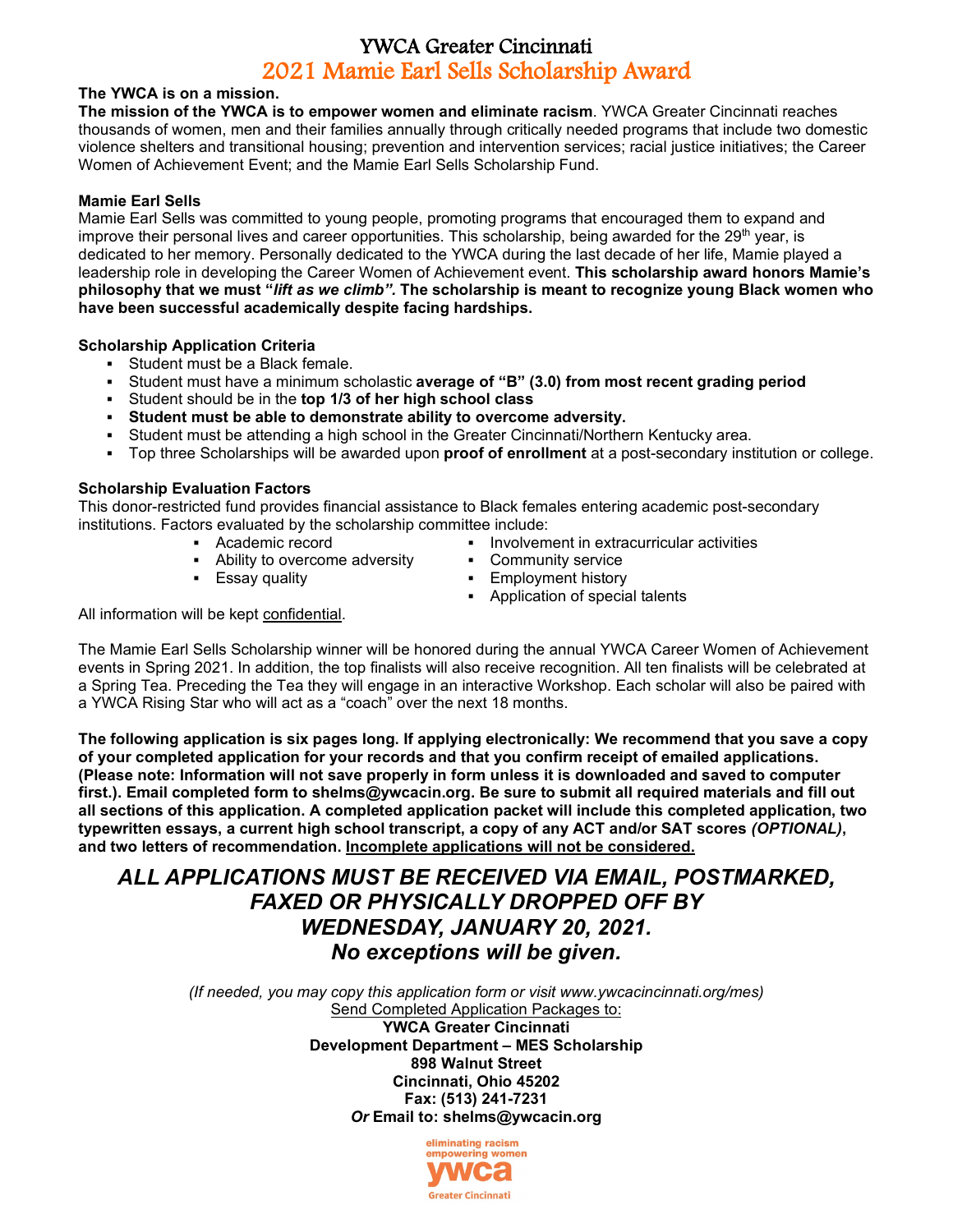# YWCA Greater Cincinnati 2021 Mamie Earl Sells Scholarship Award

For questions or more information, please call Sophia Gilligan Helms, 513-361-2127 or email shelms@ywcacin.org.

| <b>Personal Information</b>                                                                                                                                                                                                          |                                                                                |                                                                                                                                             |  |  |
|--------------------------------------------------------------------------------------------------------------------------------------------------------------------------------------------------------------------------------------|--------------------------------------------------------------------------------|---------------------------------------------------------------------------------------------------------------------------------------------|--|--|
| Name<br>Last                                                                                                                                                                                                                         | First                                                                          | Middle                                                                                                                                      |  |  |
|                                                                                                                                                                                                                                      |                                                                                |                                                                                                                                             |  |  |
| Zip                                                                                                                                                                                                                                  | <b>Phone</b>                                                                   | Cell                                                                                                                                        |  |  |
|                                                                                                                                                                                                                                      |                                                                                | <b>Birth Date</b><br><u> 1989 - Andrea State Barbara, política e a filosofia de la filosofia de la filosofia de la filosofia de la filo</u> |  |  |
| Mother's Name <b>with the contract of the contract of the contract of the contract of the contract of the contract of the contract of the contract of the contract of the contract of the contract of the contract of the contra</b> |                                                                                | <b>Position</b>                                                                                                                             |  |  |
| Father's Name                                                                                                                                                                                                                        | <b>Employer Employer</b>                                                       | <b>Position</b>                                                                                                                             |  |  |
| <b>Guardian's Name</b>                                                                                                                                                                                                               | Employer                                                                       | <b>Position</b>                                                                                                                             |  |  |
| Number of people living in your                                                                                                                                                                                                      | <b>Annual Gross Household Income</b><br>Less than \$25,000   \$25,000-\$50,000 | \$50,000-\$75,000<br>$$75,000+$                                                                                                             |  |  |

| <b>Academic Record</b>                                                                                                                 |                                                                                                                    |  |  |
|----------------------------------------------------------------------------------------------------------------------------------------|--------------------------------------------------------------------------------------------------------------------|--|--|
|                                                                                                                                        |                                                                                                                    |  |  |
| <b>Address</b><br><u> 1989 - Jan Barbara de Santo de Santo de Santo de Santo de Santo de Santo de Santo de Santo de Santo de Santo</u> |                                                                                                                    |  |  |
|                                                                                                                                        |                                                                                                                    |  |  |
|                                                                                                                                        | $Fax \tightharpoonup$ $\qquad \qquad$                                                                              |  |  |
|                                                                                                                                        |                                                                                                                    |  |  |
| Does your High School offer AP classes? Yes □                                                                                          | No                                                                                                                 |  |  |
| Class Size                                                                                                                             |                                                                                                                    |  |  |
| <b>High School Counselor Name</b><br>(Please Print)                                                                                    |                                                                                                                    |  |  |
|                                                                                                                                        | High School Counselor Signature Manual Countries and School Counselor Signature Manual Counsel of School Counselor |  |  |
|                                                                                                                                        | <b>Counselor Email</b><br><u> 1989 - Jan Samuel Barbara, martin d</u>                                              |  |  |

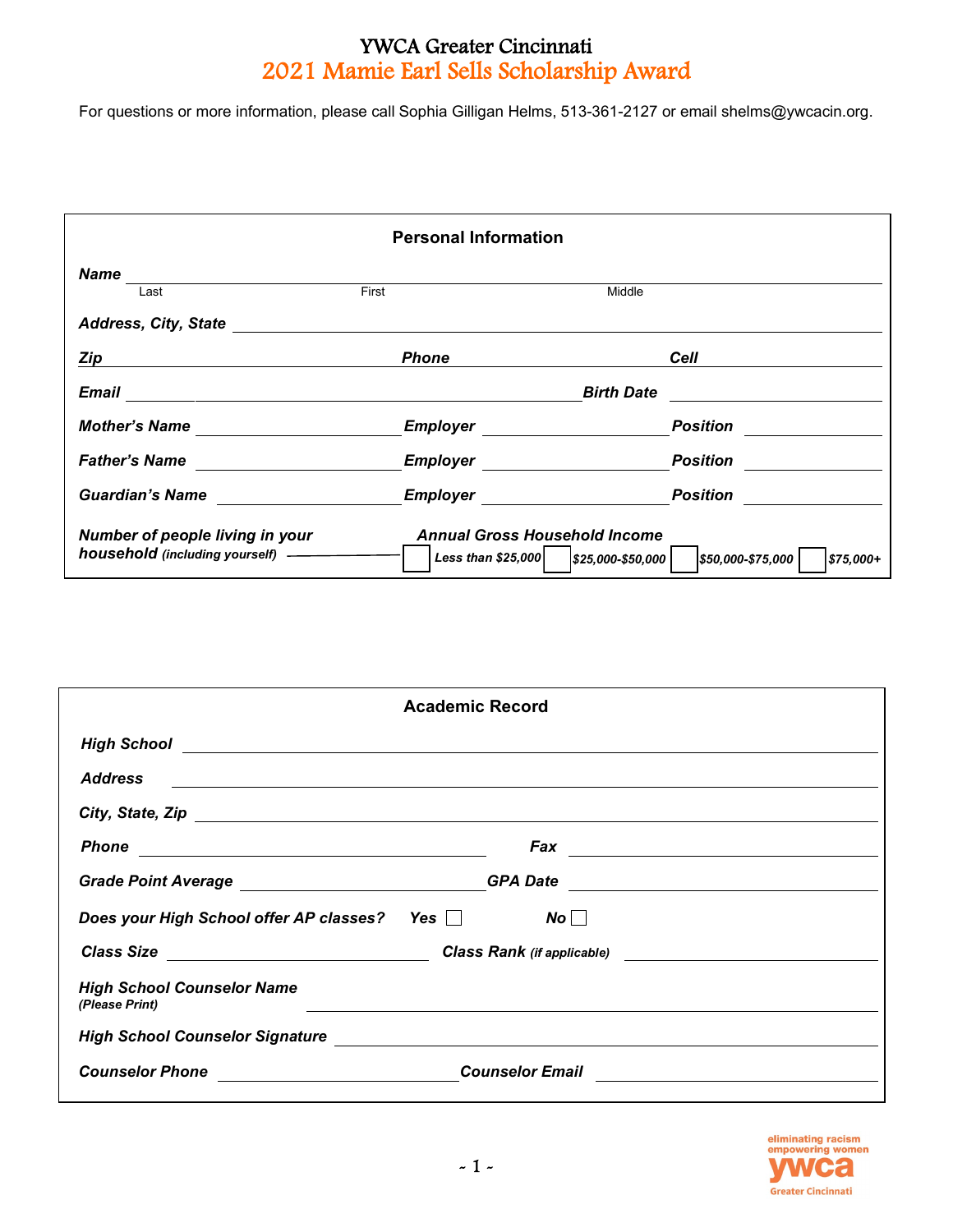All of the following items *must be completed for consideration. Incomplete applications* will not be accepted. All *information will be kept confidential. Please be sure to type or print your answers legibly. You may use additional paper if needed. The deadline for applications is Wednesday, January 20, 2021. No exceptions will be given. Applications may be mailed, emailed, faxed or dropped off.*

|                                                          | <b>College Information</b> |
|----------------------------------------------------------|----------------------------|
| What is your proposed college major?                     |                            |
| To which schools have you applied?                       |                            |
|                                                          |                            |
|                                                          |                            |
| Which schools have accepted you?                         |                            |
|                                                          |                            |
| Which school are you planning to<br>attend? (if decided) |                            |
|                                                          |                            |

**Please list any academic awards/honors you have received.** 

| <b>Name of Award/Honor</b> | <b>Year Received</b> | <b>Reason Received</b> |
|----------------------------|----------------------|------------------------|
|                            |                      |                        |
|                            |                      |                        |
|                            |                      |                        |
|                            |                      |                        |
|                            |                      |                        |
|                            |                      |                        |
|                            |                      |                        |
|                            |                      |                        |
|                            |                      |                        |
|                            |                      |                        |
|                            |                      |                        |

**Please list your extracurricular activities in school, and select each year of participation. Be sure to include leadership positions.** 

| <b>Activity</b> | 9 <sup>th</sup> | 10th | 11th | 12th | <b>Hours</b><br>Per<br>Week | Weeks<br>Per<br>Year | <b>Office Held</b> |
|-----------------|-----------------|------|------|------|-----------------------------|----------------------|--------------------|
|                 |                 |      |      |      |                             |                      |                    |
|                 |                 |      |      |      |                             |                      |                    |
|                 |                 |      |      |      |                             |                      |                    |
|                 |                 |      |      |      |                             |                      |                    |
|                 |                 |      |      |      |                             |                      |                    |
|                 |                 |      |      |      |                             |                      |                    |

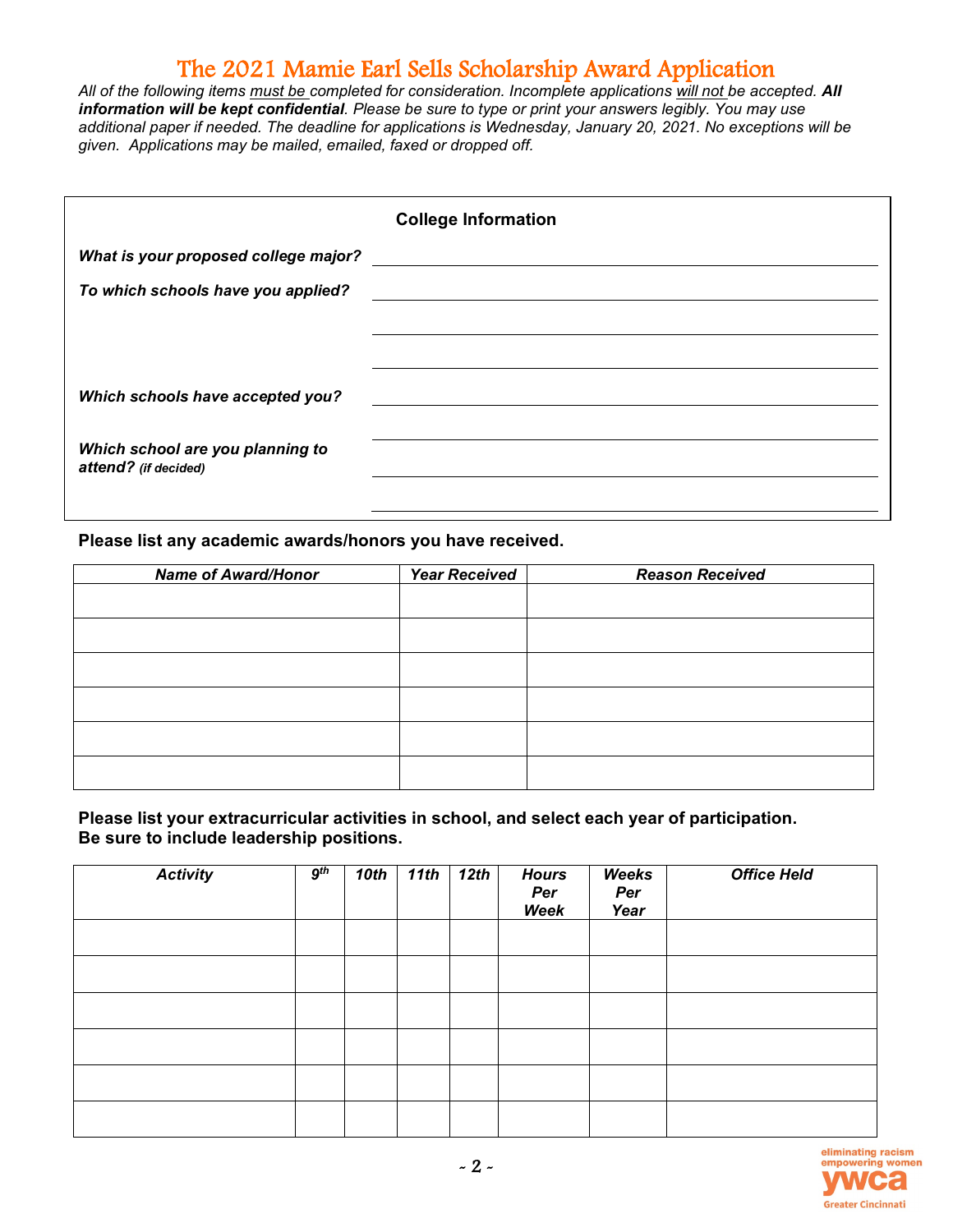All of the following items *must be completed for consideration. Incomplete applications* will not be accepted. All *information will be kept confidential. Please be sure to type or print your answers legibly. You may use additional paper if needed. The deadline for applications is Wednesday, January 20, 2021. No exceptions will be given. Applications may be mailed, emailed, faxed or dropped off.*

#### **Please list your community involvement. Be sure to include leadership positions.**

| <b>Organization</b> | <b>Volunteer Role/Activity</b> | <b>Hours</b><br><b>Volunteered</b> | Dates of<br><b>Service</b> | High School Credit<br>received? (y/n) |
|---------------------|--------------------------------|------------------------------------|----------------------------|---------------------------------------|
|                     |                                |                                    |                            |                                       |
|                     |                                |                                    |                            |                                       |
|                     |                                |                                    |                            |                                       |
|                     |                                |                                    |                            |                                       |

Please list how many hours of community service your school requires, per year, if any:

### **Please list your paid employment history below. Be sure to indicate whether you worked during the summer, the school year, or year-round.**

| <b>Name of Employer</b> | <b>Job Description</b> | <b>Dates of</b><br><b>Employment</b> | Average<br><b>Hours/Week</b> | Summer,<br>School year,<br>Year-round? |
|-------------------------|------------------------|--------------------------------------|------------------------------|----------------------------------------|
|                         |                        |                                      |                              |                                        |
|                         |                        |                                      |                              |                                        |
|                         |                        |                                      |                              |                                        |

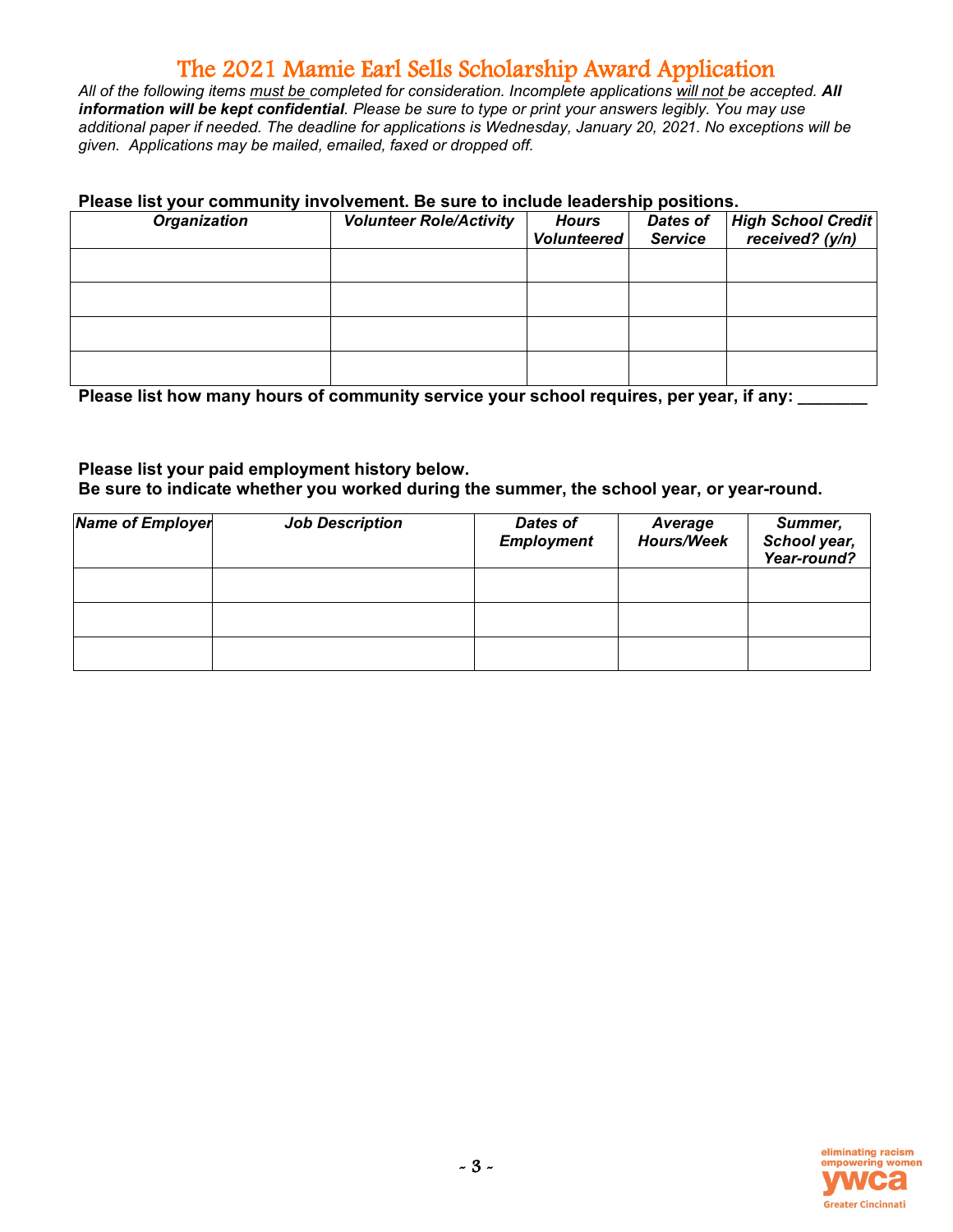All of the following items must be completed for consideration. Incomplete applications will not be accepted. All *information will be kept confidential. Please be sure to type or print your answers legibly. You may use additional paper if needed. The deadline for applications is Wednesday, January 20, 2021. No exceptions will be given. Applications may be mailed, emailed, faxed or dropped off.*

**We are looking for young women to honor who have faced and have overcome adversity, while also living the scholarship motto "lift as we climb". The strength and courage to overpower life's unfortunate circumstances builds women whose goals align with the YWCA's mission to eliminate racism, empower women and promote peace, justice, freedom and dignity for all.**

### **Essay Questions**

Write a personal statement to answer the following questions. Each essay should be typewritten and be approximately 200 – 300 words.

#### 1. **Tell us about your greatest adversity.**

How has it affected who you are and the decisions you have made? How has it impacted your life goals?

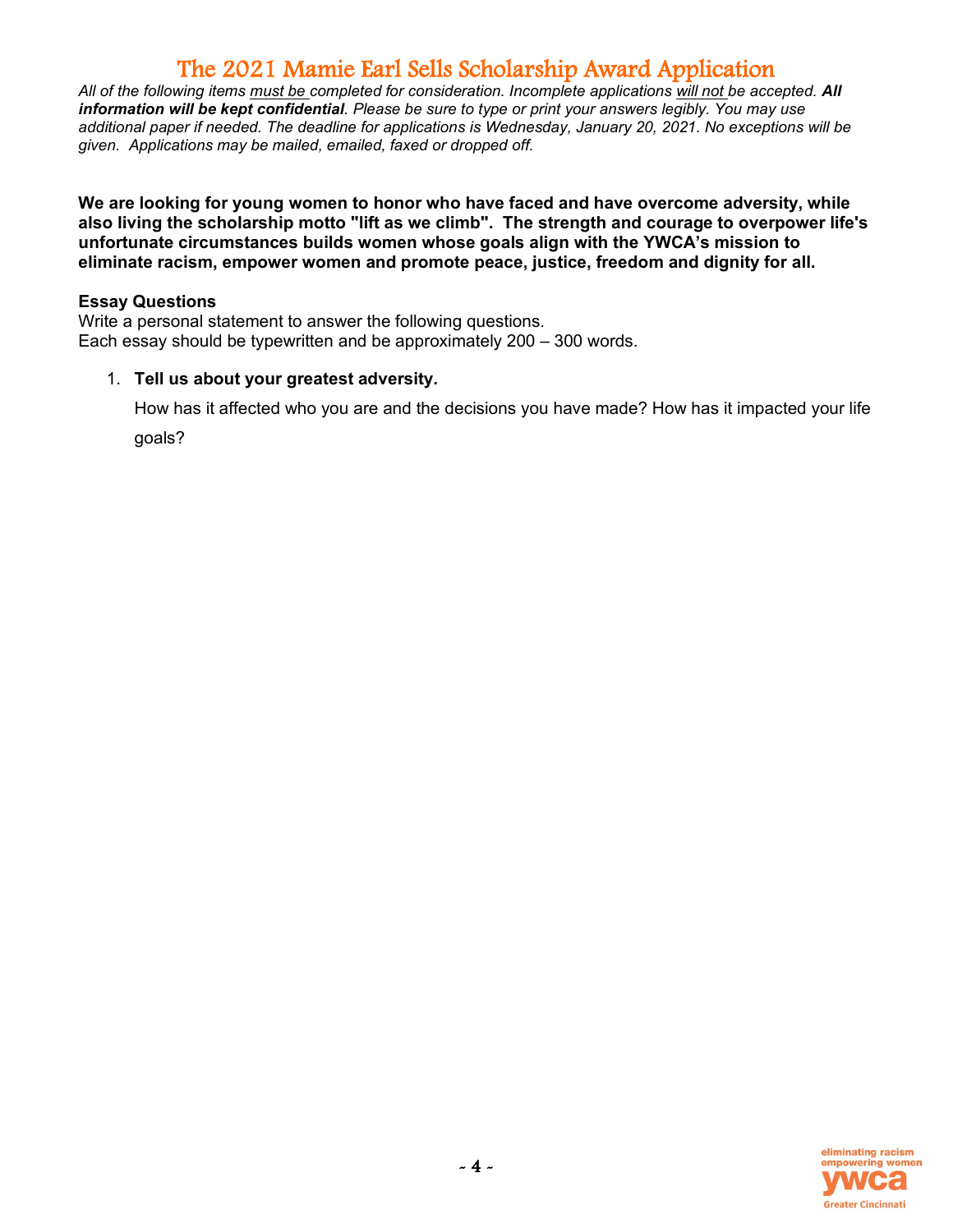All of the following items must be completed for consideration. Incomplete applications will not be accepted. All *information will be kept confidential. Please be sure to type or print your answers legibly. You may use additional paper if needed. The deadline for applications is Wednesday, January 20, 2021. No exceptions will be given. Applications may be mailed, emailed, faxed or dropped off.*

### **Essay Question**

Write a personal statement to answer the following questions. Each essay should be typewritten and be approximately 200 – 300 words.

### **2. What does Mamie Earl Sells' philosophy, "to lift as we climb," mean to you?**

Share your personal experience. Be sure to explain why acting as a role model and mentor to young women of today and tomorrow is important not only for you, but for all women. You may include your education and career goals.